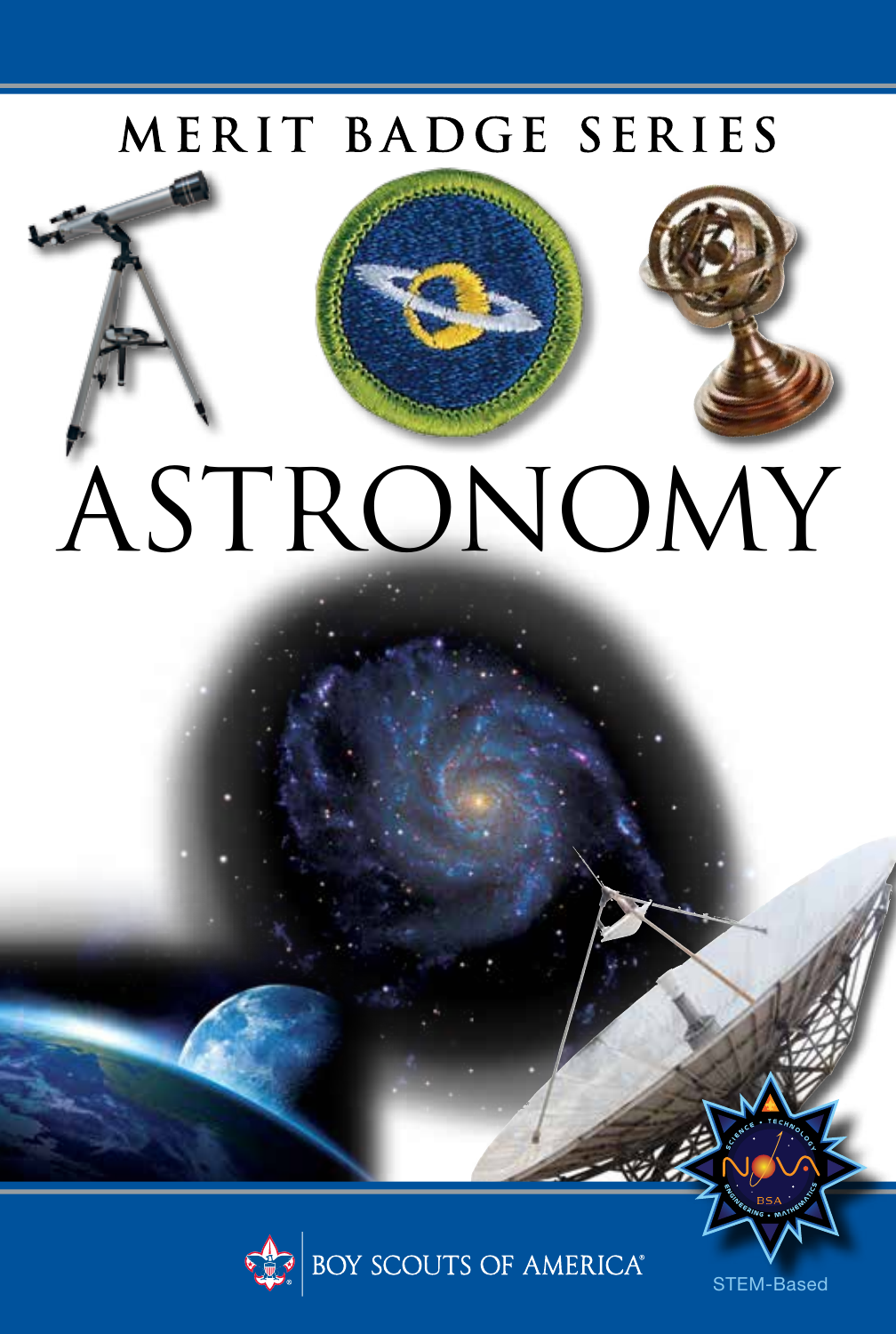**BOY SCOUTS OF AMERICA MERIT BADGE SERIES**

# **ASTRONOMY**



*"Enhancing our youths' competitive edge through merit badges"*

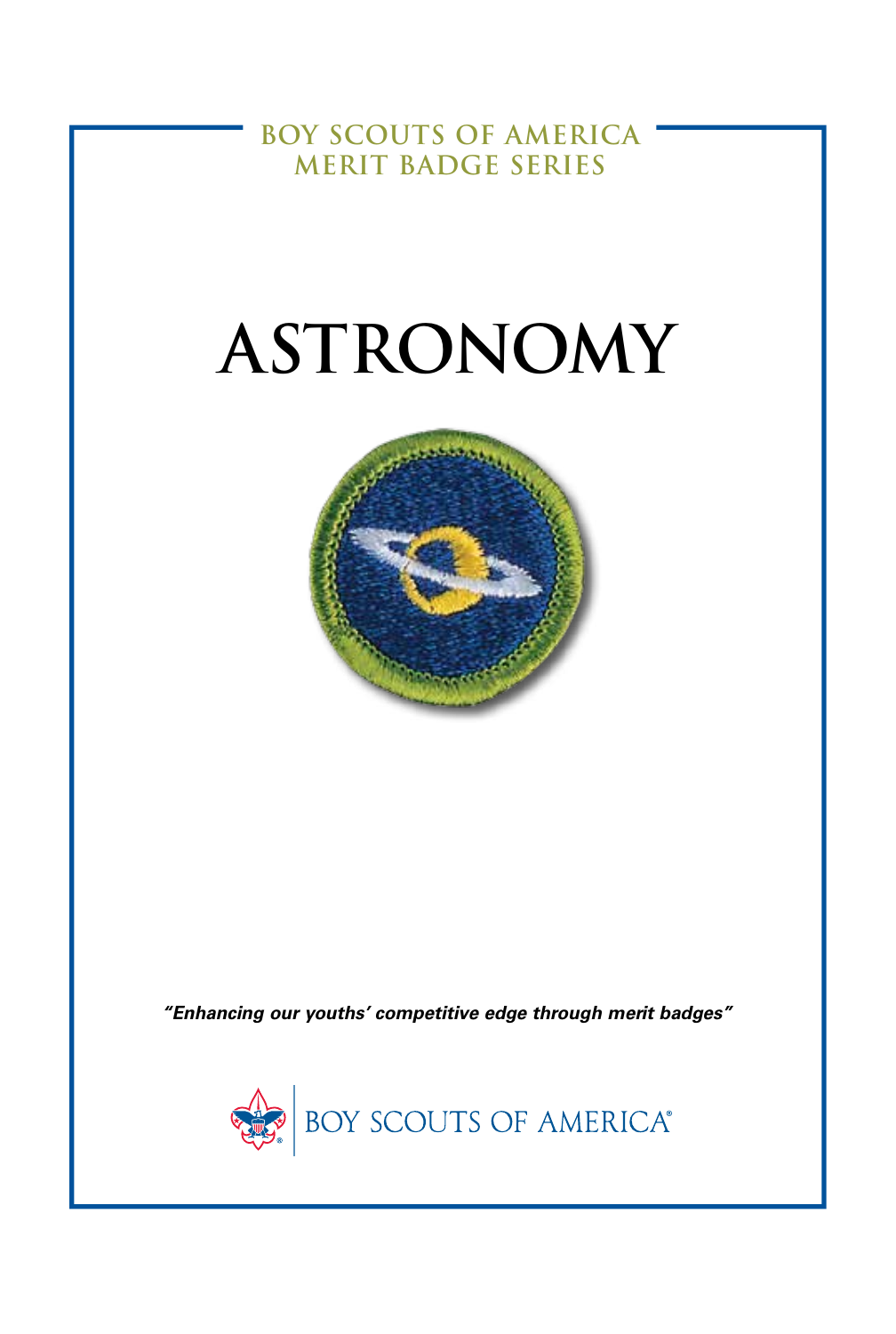

#### **Astronomy**

1. Do the following:

(a) Explain to your counselor the most likely hazards you may encounter while participating in astronomy activities, and what you should do to anticipate, help prevent, mitigate, and respond to these hazards.

(b) Explain first aid for injuries or illnesses such as heat and cold reactions, dehydration, bites and stings, and damage to your eyes that could occur during observation.

(c) Describe the proper clothing and other precautions for safely making observations at night and in cold weather. Then explain how to safely observe the Sun, objects near the Sun, and the Moon.

- 2. Explain what light pollution is and how it and air pollution affect astronomy.
- 3. With the aid of diagrams (or real telescopes if available), do each of the following:

(a) Explain why binoculars and telescopes are important astronomical tools. Demonstrate or explain how these tools are used.

(b) Describe the similarities and differences of several types of astronomical telescopes, including at least one that observes light beyond the visible part of the spectrum (i.e., radio, X-ray, ultraviolet, or infrared).

(c) Explain the purposes of at least three instruments used with astronomical telescopes.

(d) Describe the proper care and storage of telescopes and binoculars both at home and in the field.

4. Do the following\*:

(a) Identify in the sky at least 10 constellations, at least four of which are in the zodiac.

(b) Identify in the sky at least eight conspicuous stars, five of which are of magnitude 1 or brighter.

(c) Make two sketches of the Big Dipper. In one sketch, show the Big Dipper's orientation in the early evening sky. In another sketch, show its position several hours later. In both sketches, show the North Star and the horizon. Record the date and time each sketch was made.

(d) Explain what we see when we look at the Milky Way.

<sup>\*</sup>If instruction is done in a planetarium, Scouts must still identify the required stars and constellations outside under the natural night sky.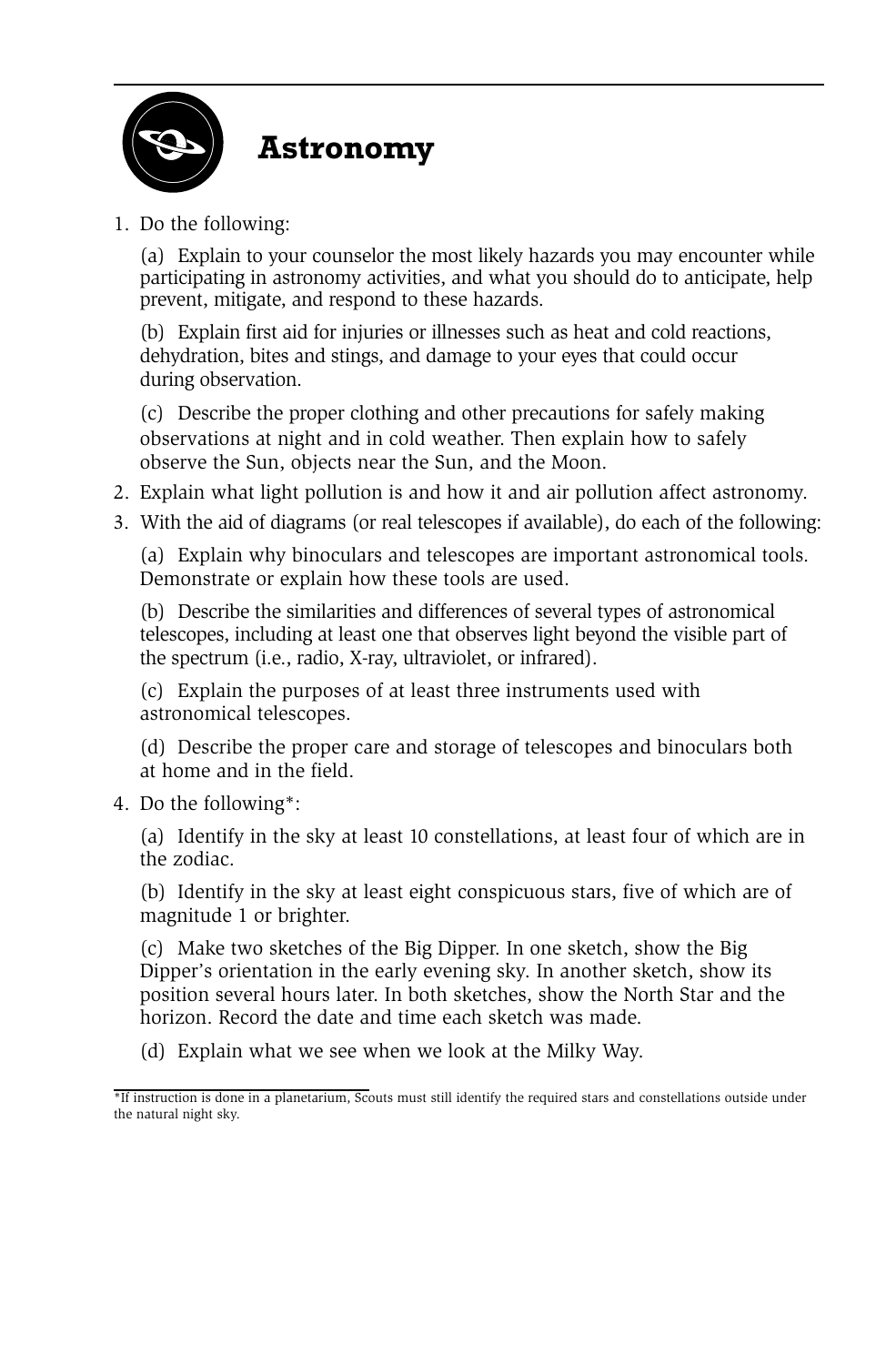5. Do the following:

(a) List the names of the five most visible planets. Explain which ones can appear in phases similar to lunar phases and which ones cannot, and explain why.

(b) Using the internet (with your parent's permission) and other resources, find out when each of the five most visible planets that you identified in requirement 5a will be observable in the evening sky during the next 12 months, then compile this information in the form of a chart or table.

- (c) Describe the motion of the planets across the sky.
- (d) Observe a planet and describe what you saw.
- 6. Do the following:

(a) Sketch the face of the Moon and indicate at least five seas and five craters. Label these landmarks.

(b) Sketch the phase and position of the Moon, at the same hour and place, for four nights within a one-week period. Include landmarks on the horizon such as hills, trees, and buildings. Explain the changes you observe.

(c) List the factors that keep the Moon in orbit around Earth.

(d) With the aid of diagrams, explain the relative positions of the Sun, Earth, and the Moon at the times of lunar and solar eclipses, and at the times of new, first-quarter, full, and last-quarter phases of the Moon.

7. Do the following:

(a) Describe the composition of the Sun, its relationship to other stars, and some effects of its radiation on Earth's weather and communications.

(b) Define sunspots and describe some of the effects they may have on solar radiation.

(c) Identify at least one red star, one blue star, and one yellow star (other than the Sun). Explain the meaning of these colors.

8. With your counselor's approval and guidance, do ONE of the following:

(a) Visit a planetarium or astronomical observatory. Submit a written report, a scrapbook, or a video presentation afterward to your counselor that includes the following information:

- (1) Activities occurring there
- (2) Exhibits and displays you saw
- (3) Telescopes and other instruments being used
- (4) Celestial objects you observed

(b) Plan and participate in a three-hour observation session that includes using binoculars or a telescope. List the celestial objects you want to observe, and find each on a star chart or in a guidebook. Prepare a log or notebook. Discuss with your counselor what you hope to observe prior to your observation session. Review your log or notebook with your counselor afterward.\*

(c) Plan and host a star party for your Scout troop or other group such as your class at school. Use binoculars or a telescope to show and explain celestial objects to the group.

<sup>\*</sup> To complete this requirement, you may use the Scout Planning Worksheet at http://troopleader.org/wp-content[uploads/2016/03/512-505\\_16\\_Wksht\\_WEB.pdf.](http://troopleader.org/wp-contentuploads/2016/03/512-505_16_Wksht_WEB.pdf)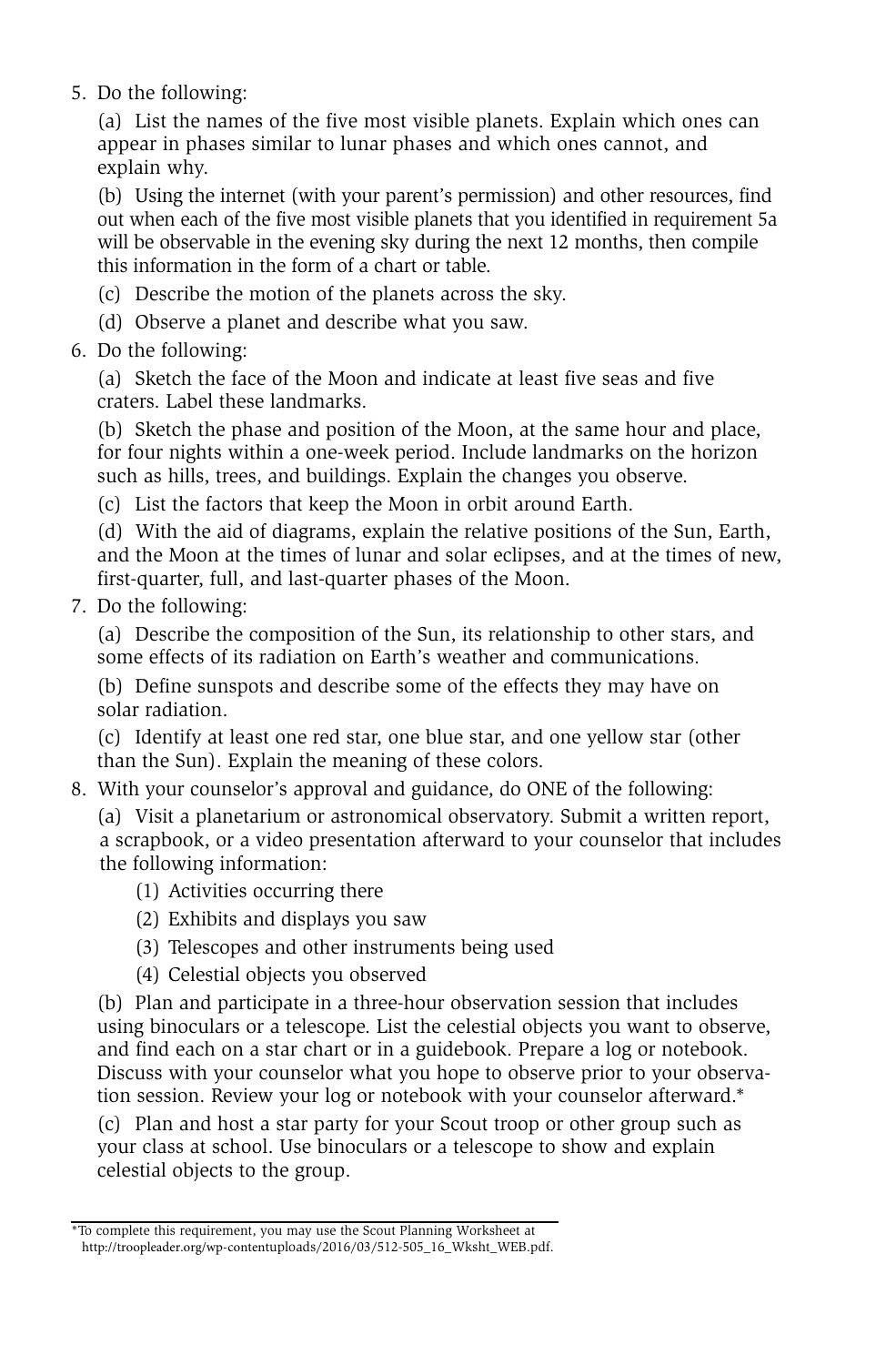(d) Help an astronomy club in your community hold a star party that is open to the public.

(e) Personally take a series of photographs or digital images of the movement of the Moon, a planet, an asteroid, meteor, or a comet. In your visual display, label each image and include the date and time it was taken. Show all positions on a star chart or map. Show your display at school or at a troop meeting. Explain the changes you observed.

9. Find out about three career opportunities in astronomy. Pick one and find out the education, training, and experience required for this profession. Discuss this with your counselor, and explain why this profession might interest you.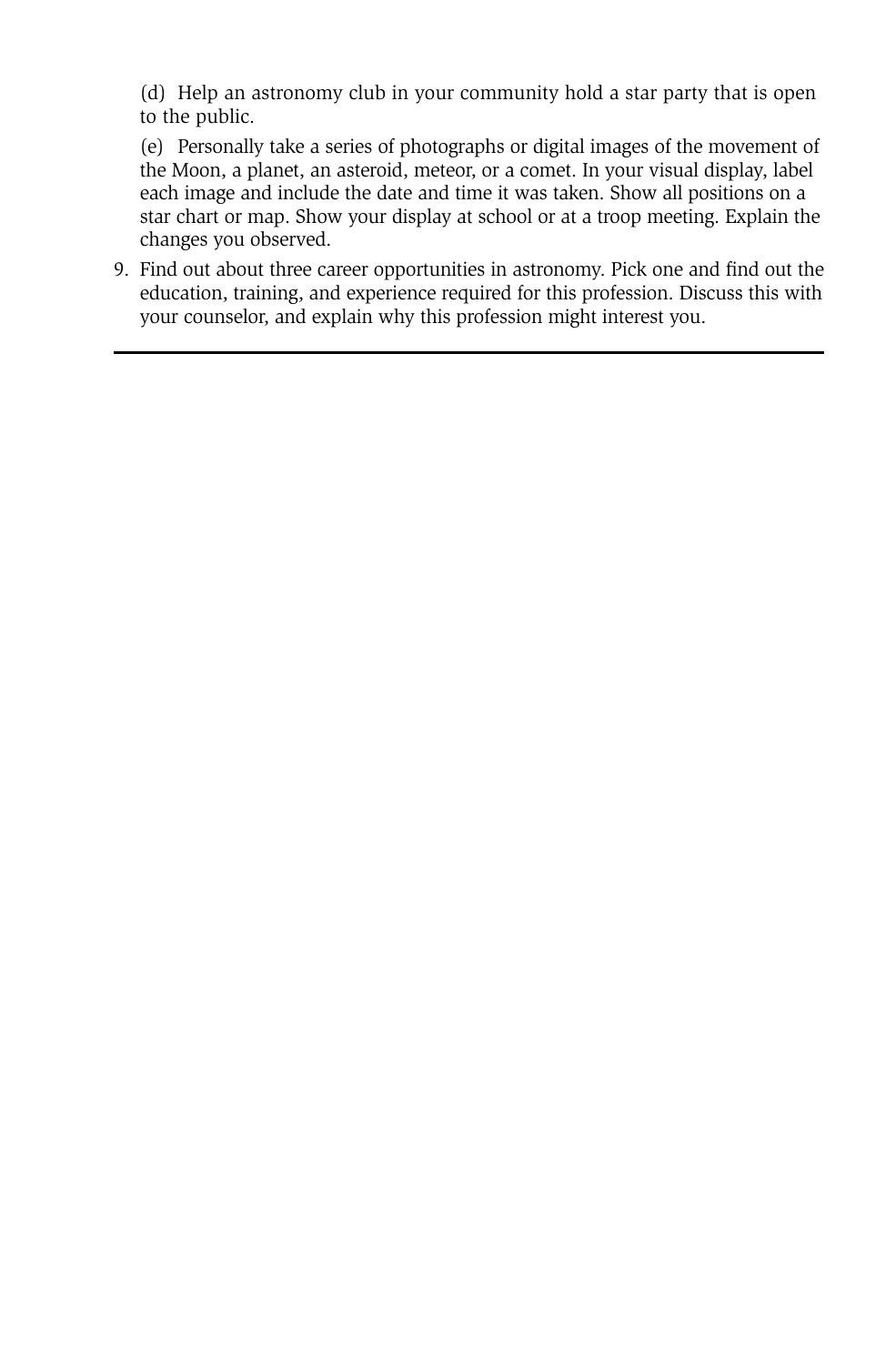### Astronomy Resources

#### **Scouting Literature**

*Deck of Stars; Night Sky* pocket guide; *Chemistry, Computers, Geology, Nuclear Science, Photography, Radio, Space Exploration,* and *Weather* merit badge pamphlets

Visit the Boy Scouts of America's official retail website at http:// www.scoutstuff.org for a complete listing of all merit badge pamphlets and other helpful Scouting materials and supplies.

#### **Books**

- Consolmagno, Guy, and Dan M. Davis. *Turn Left at Orion: Hundreds of Night Sky Objects to See in a Home Telescope—and How to Find Them.* Cambridge University Press, 2011.
- Davis, Kenneth C. *Don't Know Much About Space.* HarperTrophy, 2001.
	- ———. *Don't Know Much About the Solar System.* HarperCollins, 2001.
- Dickinson, Terence. *The Backyard Astronomer's Guide,* 3rd ed. Firefy Books, 2008.
	- ———. *Hubble's Universe: Greatest Discoveries and Latest Images.*  Firefly Books, 2014.
- ———. *NightWatch: A Practical Guide to Viewing the Universe.* Firefy Books, 2006.
- Hall, Allan. *Getting Started: Long Exposure Astrophotography.* CreateSpace Independent Publishing Platform, 2013.
- Harrington, Philip, and Edward Pascuzzi. *Astronomy for All Ages.* Globe Pequot Press, 2000.
- Lambert, David. *The Kingfsher Young People's Book of the Universe.* Kingfisher Books, 2001.
- Lang, Kenneth R. *The Life and Death of Stars.* Cambridge University Press, 2013.
- Legault, Thierry. *Astrophotography.*  Rocky Nook, 2014
- Mellinger, Axel, and Ronald Stoyan. *The Cambridge Photographic Star Atlas.* Cambridge University Press, 2011
- Moche, Dinah L. *Astronomy: A Self-Teaching Guide.* Wiley, 2009.
- Price, Fred W. *The Planet Observer's Handbook.* Cambridge University Press, 2000.
- Schaaf, Fred. *40 Nights to Knowing the Sky: A Night-by-Night Skywatching Primer.* Owl Books, 1998.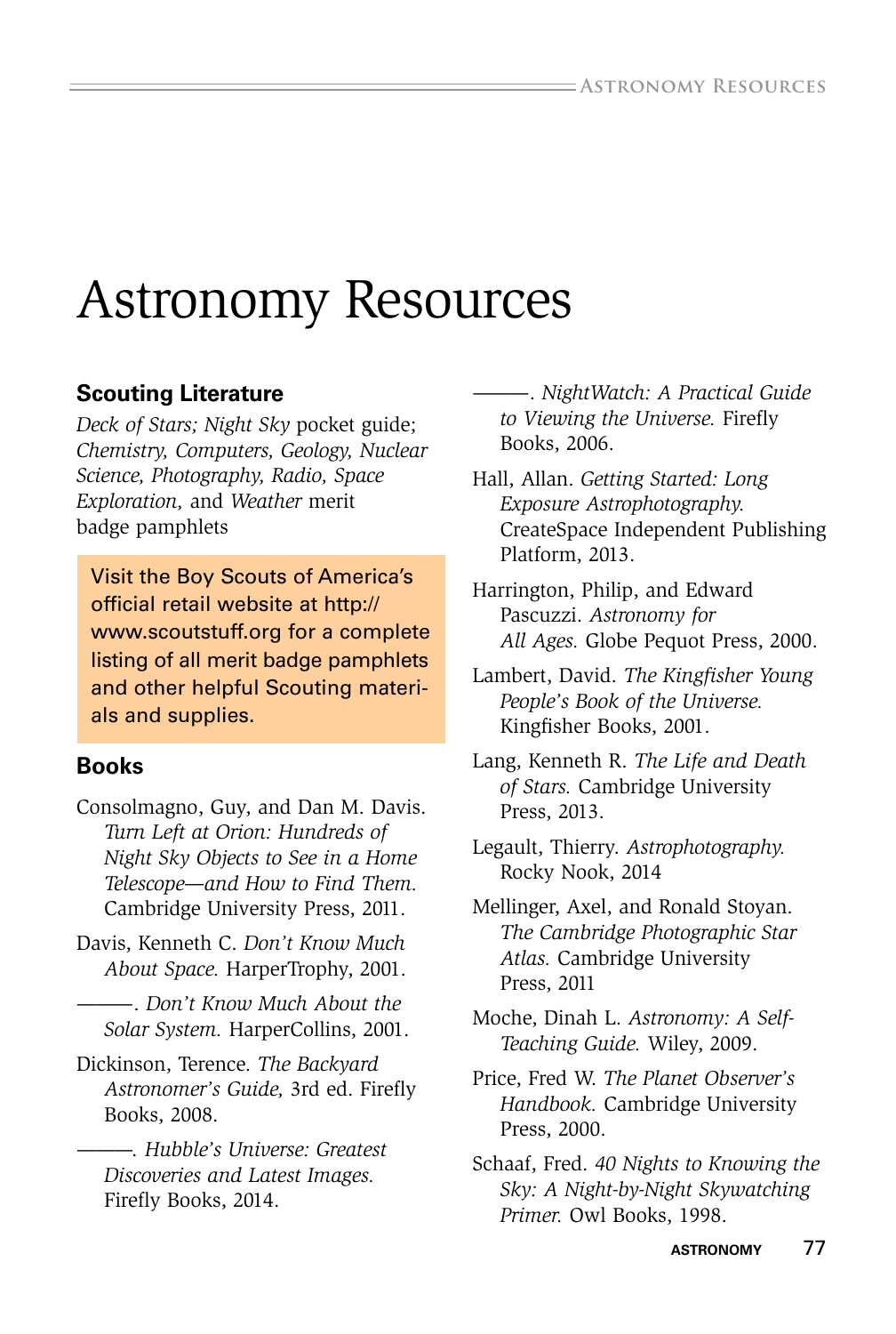#### **CDs, DVDs, and Videos**

*Amazing Universe III.* Hopkins Technology, 1995; CD-ROM.

*High Resolution Astrophotography.*  DamianPeach.com, 2015; DVD.

*IMAX Cosmic Voyage.* Warner Home Video, 1996; DVD.

- *NOVA: Secrets of the Sun*. PBS Home Video, 2012; DVD and Blu-ray.
- *Wonders of the Solar System*. BBC Home Entertainment, 2010; DVD and Blu-ray.

#### **Magazines**

*Astronomy* Kalmbach Publishing Co. 21027 Crossroads Circle P.O. Box 1612 Waukesha, WI 53187-1612 Toll-free telephone: 800-533-6644 Website: http://www.astronomy.com

*Sky & Telescope* Sky Publishing 90 Sherman St. Cambridge, MA 02140 Toll-free telephone: 866-644-1377 Website: http://www.skyandtelescope.com

#### **Organizations and Websites The Astronomical League**

9201 Ward Parkway, Suite 100 Kansas City, MO 64114 Telephone: 816-333-7759 Website: http://astroleague.org

#### **International Dark-Sky Association**

Website: http://www.darksky.org

#### **NASA Eclipse**

Website: http://eclipse.gsfc.nasa.gov/ eclipse.html

#### **National Aeronautics and Space Administration**

NASA Headquarters Suite 2R40 Washington, DC 20546 Telephone: 202-358-0001 Website: http://www.nasa.gov

#### **National Optical Astronomy Observatory**

950 North Cherry Ave. Tucson, AZ 85719 Telephone: 520-318-8000 Website: http://www.noao.edu

#### **National Radio Astronomy Observatory**

520 Edgemont Road Charlottesville, VA 22903-2475 Telephone: 434-296-0211 Website: http://www.nrao.edu

#### **The Planetary Society**

60 S. Los Robles Ave. Pasadena, CA 91101 Telephone: 626-793-5100 Website: http://planetary.org

**Sky Maps** Website: http://www.skymaps.com

#### **Solar System Exploration: Planets**

Website: http://solarsystem.nasa.gov/ planets/index.cfm

#### **Space Telescope Science Institute**

3700 San Martin Drive Baltimore, MD 21218 Telephone: 410-338-4700 Website: http://www.stsci.edu

**SpaceWander.com** Website: http://www.spacewander.com

**spaceweather.com** Website: http://www.spaceweather.com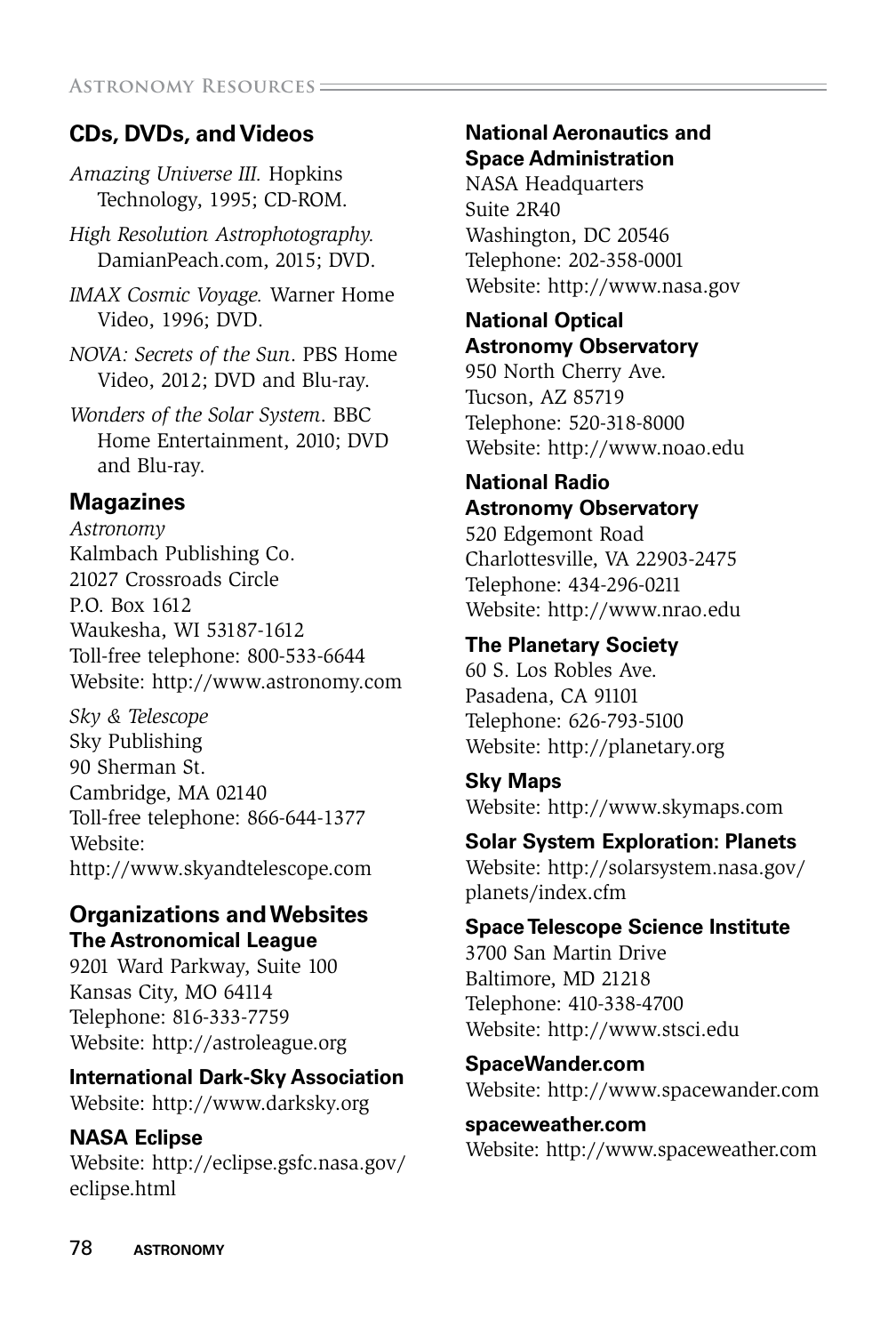#### **Acknowledgments**

The Boy Scouts of America thanks William Cress, Beaver Falls, Pennsylvania, who is a longtime Astronomy merit badge counselor and an experienced amateur astronomer. We appreciate immensely his knowledge, advice, and support in helping to update the *Astronomy* merit badge pamphlet. He gathered an impressive group of fellow astronomers to assist in this effort, and we thank them here, as well:

- Jane Konrad, Pittsburgh Regional Center for Science Teachers and the Pennsylvania NASA Educator Resource Center
- Dan Malerbo, Buhl Digital Dome, Carnegie Science Center, Pittsburgh, Pennsylvania
- Tim Manka, retired science instructor, an Astronomy merit badge counselor since 1966
- Jean Philpott, Buhl Digital Dome, Carnegie Science Center, Pittsburgh, Pennsylvania
- Pat Plunkett, Wheeling (West Virginia) Jesuit University
- Tom Reiland, founder, Wagman Observatory, western Pennsylvania

The Boy Scouts of America thanks Chris Martin, associate professor of physics at Oberlin (Ohio) College, for reviewing the *Astronomy* merit badge pamphlet and providing updates.

We are grateful to Marcus Valdez, Fanwood, New Jersey, who serves as assistant Scoutmaster of Troop 33, and to the Amateur Astronomers of William Miller Sperry Observatory at Union County College in Cranford, New Jersey, for their assistance with photography.

The Boy Scouts of America is grateful to Al Dorn and the Omaha Astronomical Society for their expertise, assistance, and guidance in updating requirements for the Astronomy merit badge and support in developing the 2004 edition. The Society's website, found at http://www.omahaastro.com, provides a wealth of information for the beginner amateur astronomer as well as those who have developed a more serious interest.

The Boy Scouts of America is grateful to the men and women serving on the Merit Badge Maintenance Task Force for the improvements made in updating this pamphlet.